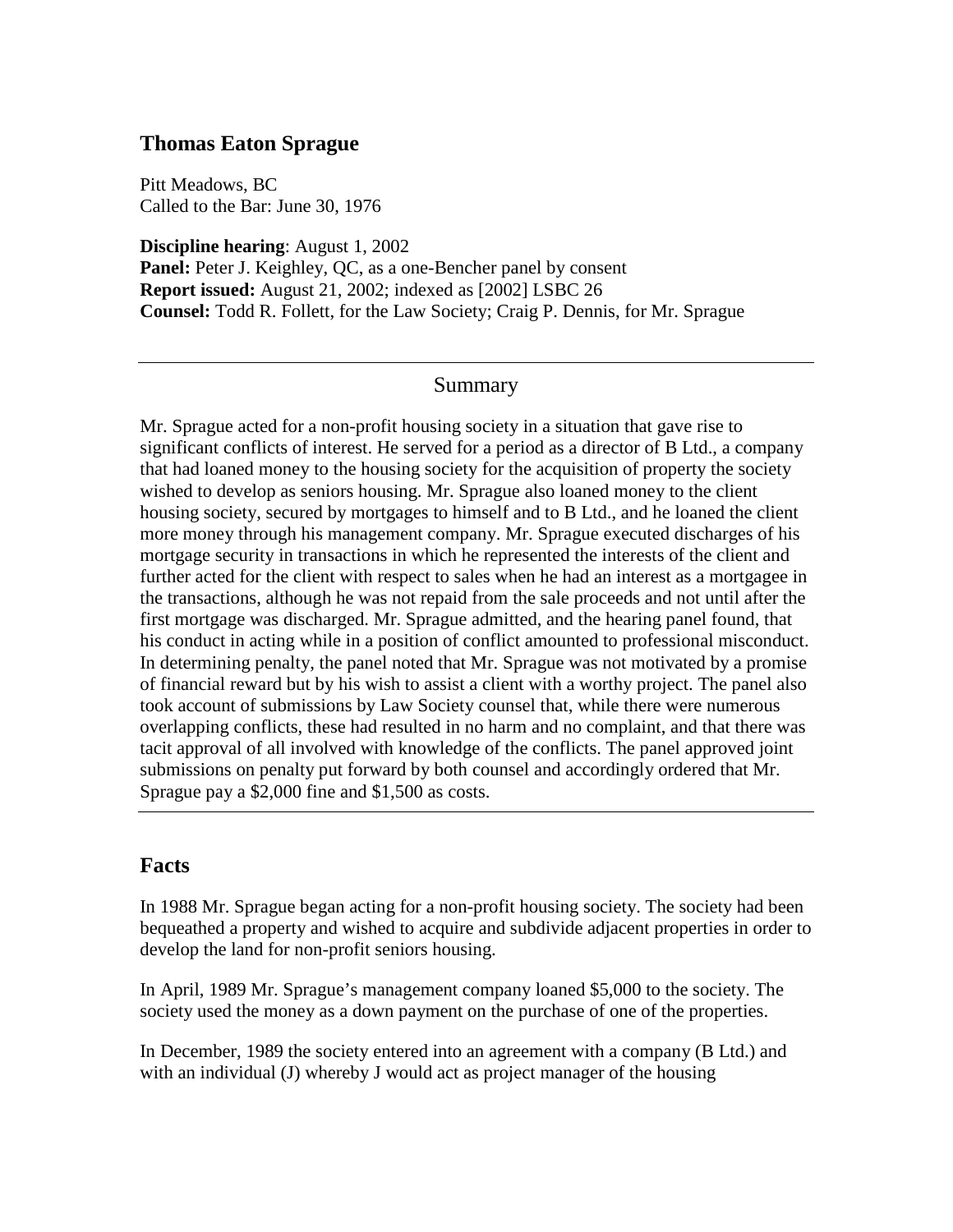development project and B Ltd. would have exclusive right to build new homes in the subdivision.

Mr. Sprague and B Ltd. each loaned \$80,000 to the society to pay out the vendor mortgage on one of the properties. These loans were secured by a second mortgage in favour of Mr. Sprague and B Ltd. over the properties involved in the housing project.

From early January until mid-March, 1990, Mr. Sprague served as a director for B Ltd. He told the panel that he did so as a favour to J who was leaving on an extended family holiday out of the country, and that he did not take any action as a director while holding office.

Mr. Sprague represented the housing society in the sale of five properties. In each case, he executed a partial release of his second mortgage security. J executed the releases on behalf of B Ltd. None of the sale proceeds from these transactions were applied to Mr. Sprague's portion of the mortgage loan. He and B Ltd. were paid in full after the first mortgage was retired.

Mr. Sprague's involvement in these transactions came to the attention of the Law Society, not by complaint, but as a result of press coverage of a public dispute between rival factions of his client housing society in 1997.

## **Verdict**

Mr. Sprague admitted, and the hearing panel found, that he had acted in circumstances giving rise to significant conflicts of interest, contrary to Ruling 9(b) of the *Professional Conduct Handbook* in force in 1990*,* which provided that "No member shall act for a client where there is a possibility, no matter how remote, that his duty to his client conflicts with his personal interests." He did so by:

- acting as a director of B Ltd., which then had money on loan to Mr. Sprague's client;
- lending money to his client, secured by a mortgage to himself and B Ltd.;
- lending money to his client through his management company;
- executing discharges of his mortgage security in transactions in which he was representing the interests of his client;
- acting for his client on sales transactions in which he had an interest as mortgagee.

Mr. Sprague admitted, and the panel found, that his conduct constituted professional misconduct.

# **Penalty**